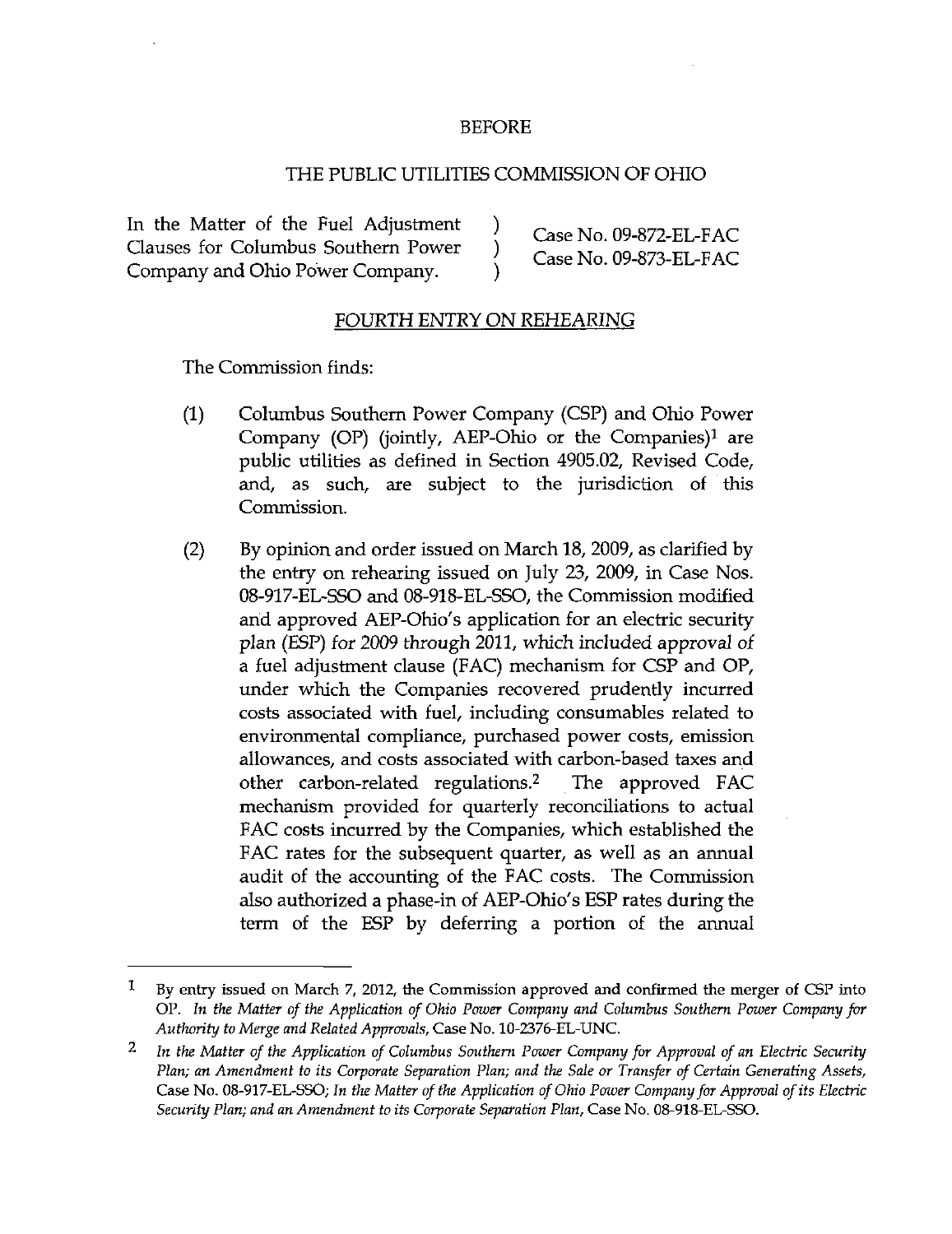incremental FAC costs such that the amount of the incremental FAC expense to be recovered from customers would be limited so as not to exceed specified percentage increases on a total bill basis.

- (3) On May 14, 2010, Energy Ventures Analysis, Inc. (EVA) filed, in the present cases, a management/performance  $(m/p)$  and financial audit report in response to its armual audit of AEP-Ohio's FAC mechanism for 2009 (audit report),
- (4) On January 23, 2012, the Commission issued its opinion and order regarding the annual audit of AEP-Ohio's FAC mechanism for 2009 (FAC order). With respect to the financial audit recommendations contained in the audit report, the Commission adopted financial audit recommendations 1 through 5, as well as 6a through 6i, with the exclusion of 6b. The Commission also adopted m/ p audit recommendations 2 through 6, as contained in the audit report.

In m/ p audit recommendation 1, EVA recommended that the Commission consider whether any proceeds from a settlement agreement that American Electric Power Service Corporation had executed with a coal supplier in 2007 (settlement agreement) should be credited against OP's FAC under-recovery for 2009. The settiement agreement was effectively a buy-out of the contract with the coal supplier after 2008. Pursuant to the terms of the settlement agreement, OP received a lump sum payment (made in three equal payments) and coal reserve in West Virginia. In the FAC order, the Commission determined that all of the realized value from the settiement agreement should be credited against OP's FAC under-recovery for 2009. The Commission specified that the portion of the \$30 million lump sum payment not already credited to the ratepayers of OP, as well as the \$41 million value of the West Virginia coal reserve booked when the settlement agreement was executed, should be credited against the FAC under-recovery. Additionally, because the present value of the West Virginia coal reserve is unknown and the permitting process is expected to enhance its value, the Commission indicated that a request for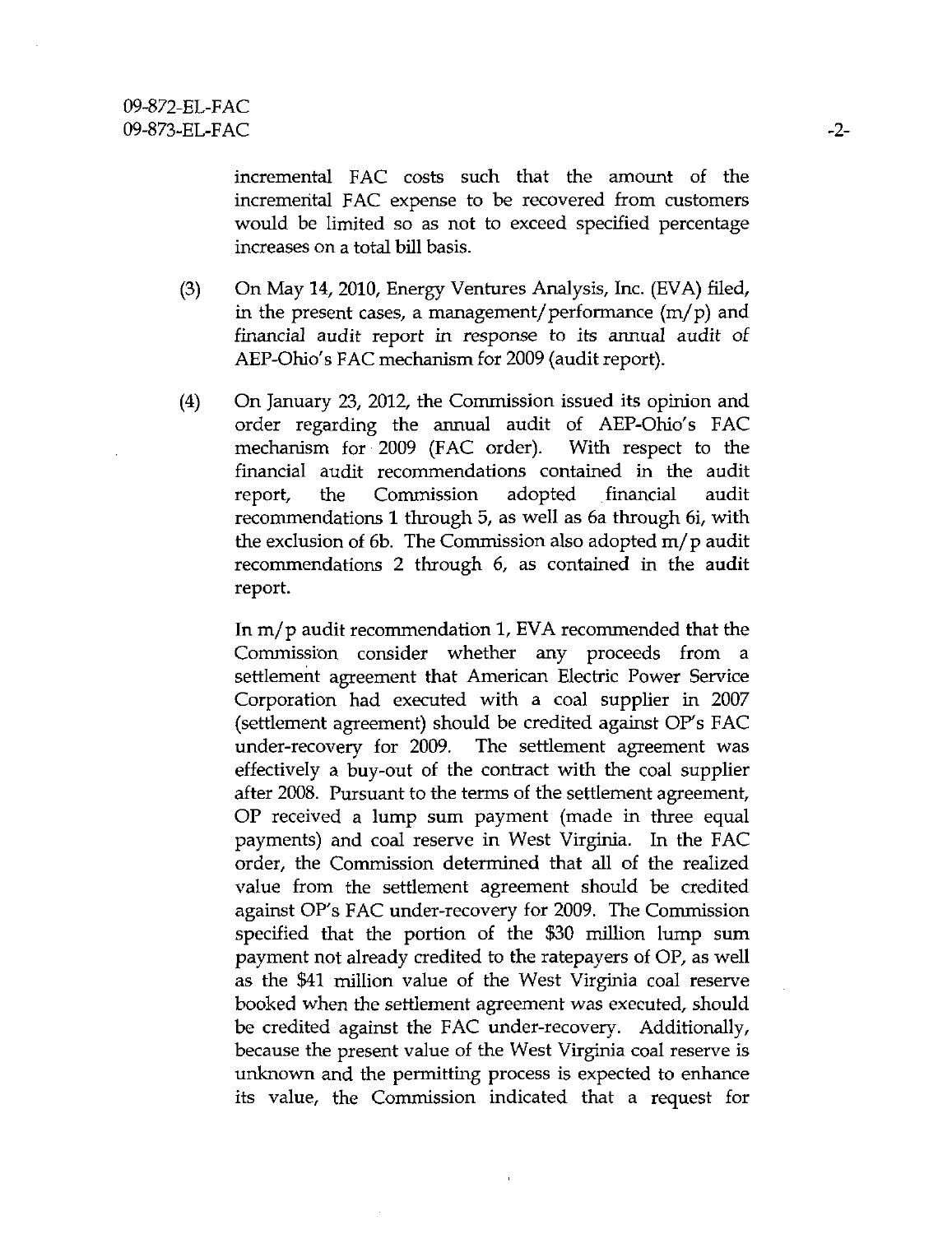proposal would be issued by subsequent entry to hire an auditor to examine the value of the West Virginia coal reserve. The Commission noted that the auditor would be expected to make a recommendation as to whether the increased value of the West Virginia coal reserve, if any, above the \$41 million already required to be credited against OP's FAC under-recovery should accrue to ratepayers.

Finally, the Commission determined that the delivery shortfall agreement and the contract support agreement would not be further examined as part of the current audit. The Commission noted, however, that these agreements may be examined in a future audit, given that their impact on AEP-Ohio's fuel costs, if any, appeared to occur in time periods outside of the current audit.

- (5) Section 4903.10, Revised Code, states that any party who has entered an appearance in a Commission proceeding may apply for a rehearing with respect to any matters determined therein by filing an application within 30 days after the entry of the order upon the Commission's journal.
- (6) On February 22, 2012, applications for rehearing of the FAC order were filed by AEP-Ohio, Industrial Energy Users-Ohio (lEU-Ohio), and the Ohio Consumers' Counsel (OCC).
- (7) On March 2, 2012, AEP-Ohio filed a memorandum contra the applications for rehearing of the FAC order filed by lEU-Ohio and OCC. On March 5, 2012, lEU-Ohio and OCC filed memoranda contra AEP-Ohio's application for rehearing of the FAC order.
- (8) By entry on rehearing issued on March 21, 2012, the Commission granted the applications for rehearing of the FAC order to allow further consideration of the matters specified in the applications.
- (9) On April 11, 2012, the Commission issued an entry on rehearing granting, in part, and denying, in part, the applications for rehearing filed by AEP-Ohio, lEU-Ohio, and OCC, as discussed in-the entry (FAC entry on rehearing). With respect to AEP-Ohio's first assignment of error, the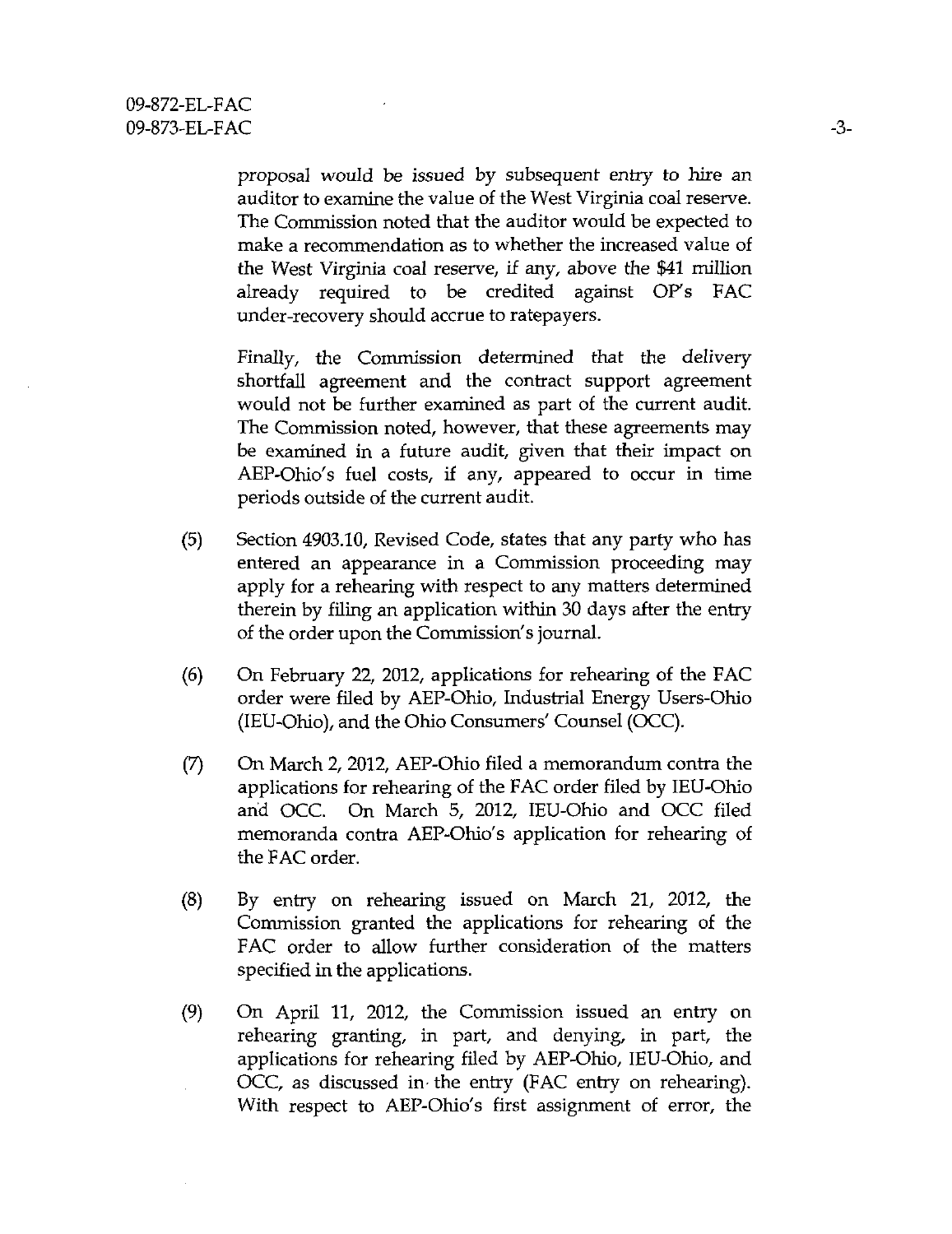Commission clarified that the 2009 FAC under-recovery need only be credited for the share of the settlement agreement allocable to Ohio's retail jurisdictional customers.

- (10) On May 11, 2012, lEU-Ohio filed an application for rehearing of the FAC entry on rehearing. In its only assignment of error, lEU-Ohio asserts that the FAC entry on rehearing is unlawful and unreasonable in that the Commission limited the amount of the credit for the settiement agreement to the portion allocable to the Ohio retail jurisdiction. lEU-Ohio requests that the Commission grant rehearing on this issue or, alternatively, clarify that all of the credit is allocable to Ohio retail jurisdictional customers. lEU-Ohio contends that, because AEP-Ohio was required, pursuant to its ESP, to allocate its least cost fuel to standard service offer (SSO) customers, the entire credit from the settlement of the below-market coal contract should be allocated to SSO customers. lEU-Ohio notes that AEP-Ohio has not claimed that the coal contract was not its lowest cost fuel source. lEU-Ohio argues that the costs of the contract would have been fully allocated to the Ohio retail jurisdiction and that any benefits received as a result of a renegotiation of the contract should likewise be fully allocated to Ohio retail jurisdictional customers. lEU-Ohio adds that AEP-Ohio's jurisdictional argument is only relevant in a traditional cost-of-service ratemaking context, which is inapplicable under circumstances involving default generation service. lEU-Ohio also notes that AEP-Ohio has not shown that Ohio customers should not receive the full benefits of the settiement agreement, which were accepted by AEP-Ohio in exchange for higher fuel costs paid by such customers. lEU-Ohio adds that AEP-Ohio failed to raise its jurisdictional argument during the hearing or briefing and should thus be precluded from making the argument at this point in the proceedings. Finally, lEU-Ohio argues that AEP-Ohio's jurisdictional argument should be rejected because it is selectively advanced only when it works to the detriment of Ohio customers.
- (11) On May 21, 2012, AEP-Ohio filed a memorandimi contra lEU-Ohio's application for rehearing. AEP-Ohio responds that lEU-Ohio has raised no new arguments for the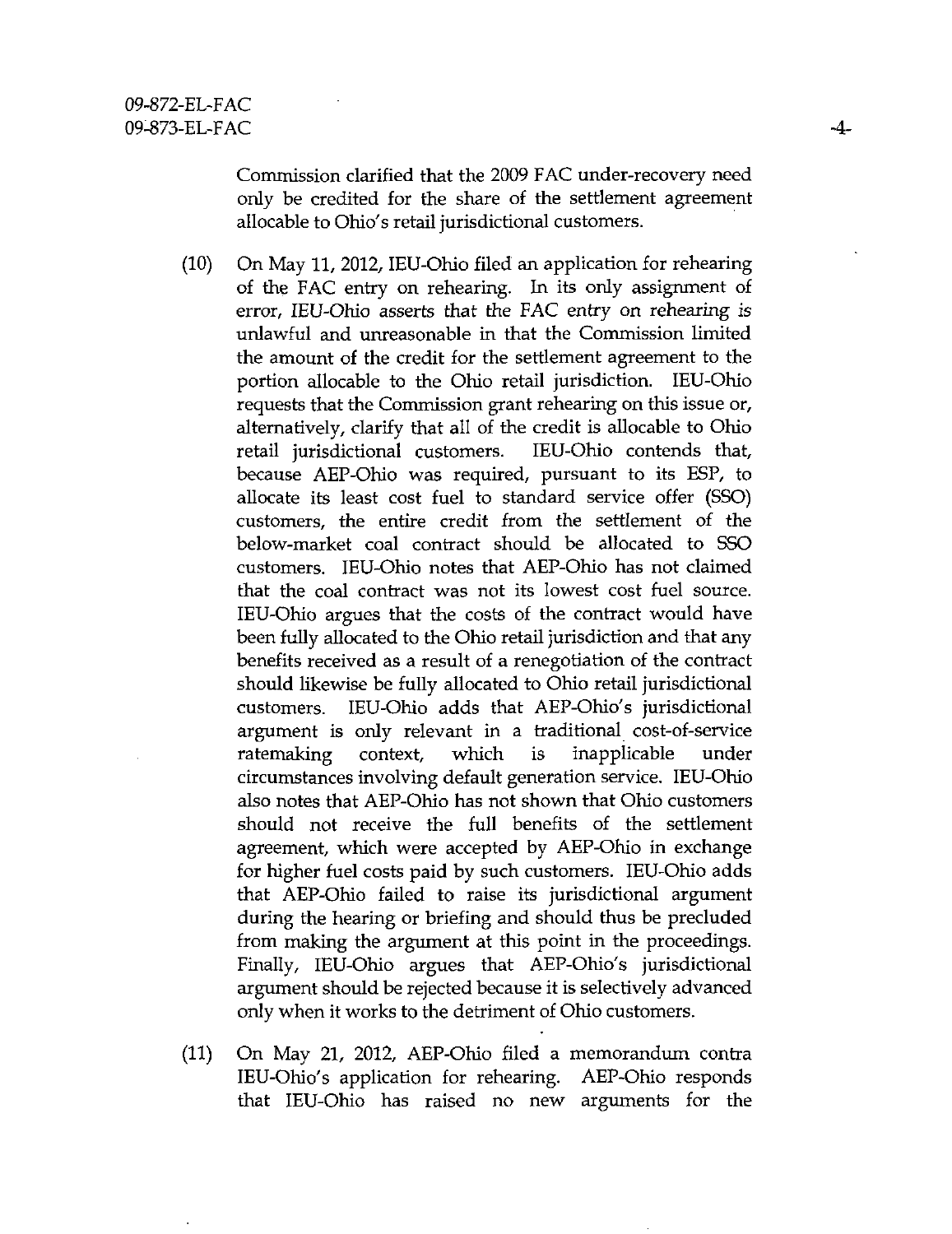Commission's consideration and that lEU-Ohio improperly seeks rehearing of an issue that has already been fully briefed and was merely clarified on rehearing, AEP-Ohio notes that lEU-Ohio raised the same arguments tn its March 5, 2012, memorandum contra AEP-Ohio's application for rehearing. AEP-Ohio also asserts that the Commission properly found in the FAC entry on rehearing that the record supports AEP-Ohio's jurisdictional claim, noting that the testimony in the record is clear that the FAC involves only the retail share of AEP-Ohio's fuel costs and that the portion of the settlement agreement already passed through the FAC was based on the retail jurisdictional allocation. AEP-Ohio contends that the Commission's clarification that the 2009 FAC under-recovery need only be credited for the share of the settlement agreement allocable to Ohio's retail jurisdictional customers is required by state and federal law, prior Commission orders, and the record in these proceedings. AEP-Ohio notes that the Commission has no authority to regulate wholesale sales of electricity or the provision of retail electric service in other states. AEP-Ohio further notes that it has been consistent in recognizing the need to respect jurisdictional lines, contrary to lEU-Ohio's position. AEP-Ohio also adds that the supplier contract in question was not an available coal source from the outset of the ESP in 2009 and that AEP-Ohio fully complied with any obligation to allocate the lowest cost fuel actually available to it in 2009 to its SSO customers.

- (12) By entry on rehearing issued on June 6, 2012, the Commission granted lEU-Ohio's application for rehearing to allow further consideration of the matters specified in the application.
- (13) Upon review of the application for rehearing filed by lEU-Ohio on May 11, 2012, the Commission finds that the application should be denied. In the FAC entry on rehearing, the Commission clarified that the 2009 FAC under-recovery need only be credited for the share of the settlement agreement allocable to Ohio's retail jurisdictional customers. We explicitly disagreed with lEU-Ohio's argument that AEP-Ohio was precluded from raising this issue at the rehearing stage, finding that AEP-Ohio's claim was prompted by its interpretation of the FAC order and that there was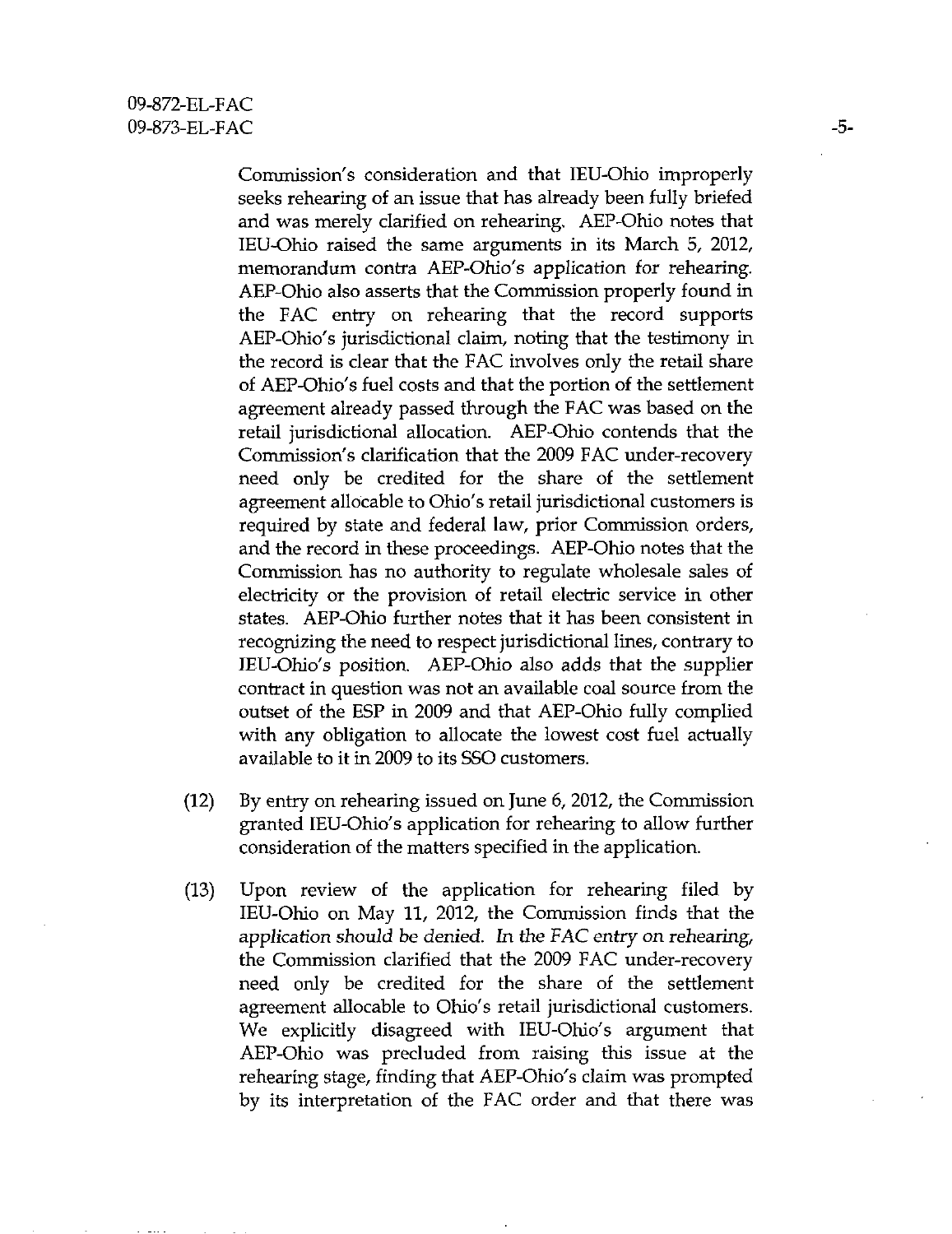evidence in the record on this issue. We likewise find no merit in the arguments raised by lEU-Ohio in its May 11, 2012, application for rehearing and find that lEU-Ohio has raised no argument that was not already considered and rejected. In the FAC entry on rehearing, we properly clarified our intention that only the portion of the proceeds from the settlement agreement allocable to Ohio's retail jurisdictional customers must be applied to the 2009 FAC under-recovery. As in many cases before the Commission, it is necessary that certain allocations be made so that only the accounts, property, expenses, revenues, and so forth associated with rendering service to jurisdictional customers are included within the scope of the proceedings.

lEU-Ohio contends that, because AEP-Ohio was required pursuant to its ESP to allocate its least cost fuel to SSO customers, and the coal contract at issue was the Company's least cost fuel source, the Company should be required to allocate all of the settlement proceeds to SSO customers. In making its argument, lEU-Ohio points to the Commission's July 23, 2009, entry on rehearing in Case Nos. 08-917-EL-SSO and 08-918-EL-SSO, in which the Commission stated that FAC costs were "to continue to be allocated on a least cost basis to [provider of last resort] customers and then to other types of sale customers."<sup>3</sup> IEU-Ohio appears to infer a meaning from this statement beyond what the Commission intended. The entry on rehearing does no more than emphasize that AEP-Ohio was expected to continue its usual fuel cost accounting procedures for allocating costs to SSO customers on a least cost basis, which, as the Company notes, is dependent on the average dispatch cost associated with a unit for a particular period of time, rather than any one particular supply contract. Accordingly, we affirm our prior findings in the FAC entry on rehearing.

<sup>3</sup> In the Matter of the Application of Columbus Southern Power Company for Approval of an Electric Security Plan; an Amendment to its Corporate Separation Plan; and the Sale or Transfer of Certain Generating Assets, Case No. 08-917-EL-SSO, et al., Entry on Rehearing (July 23, 2009), at 4.